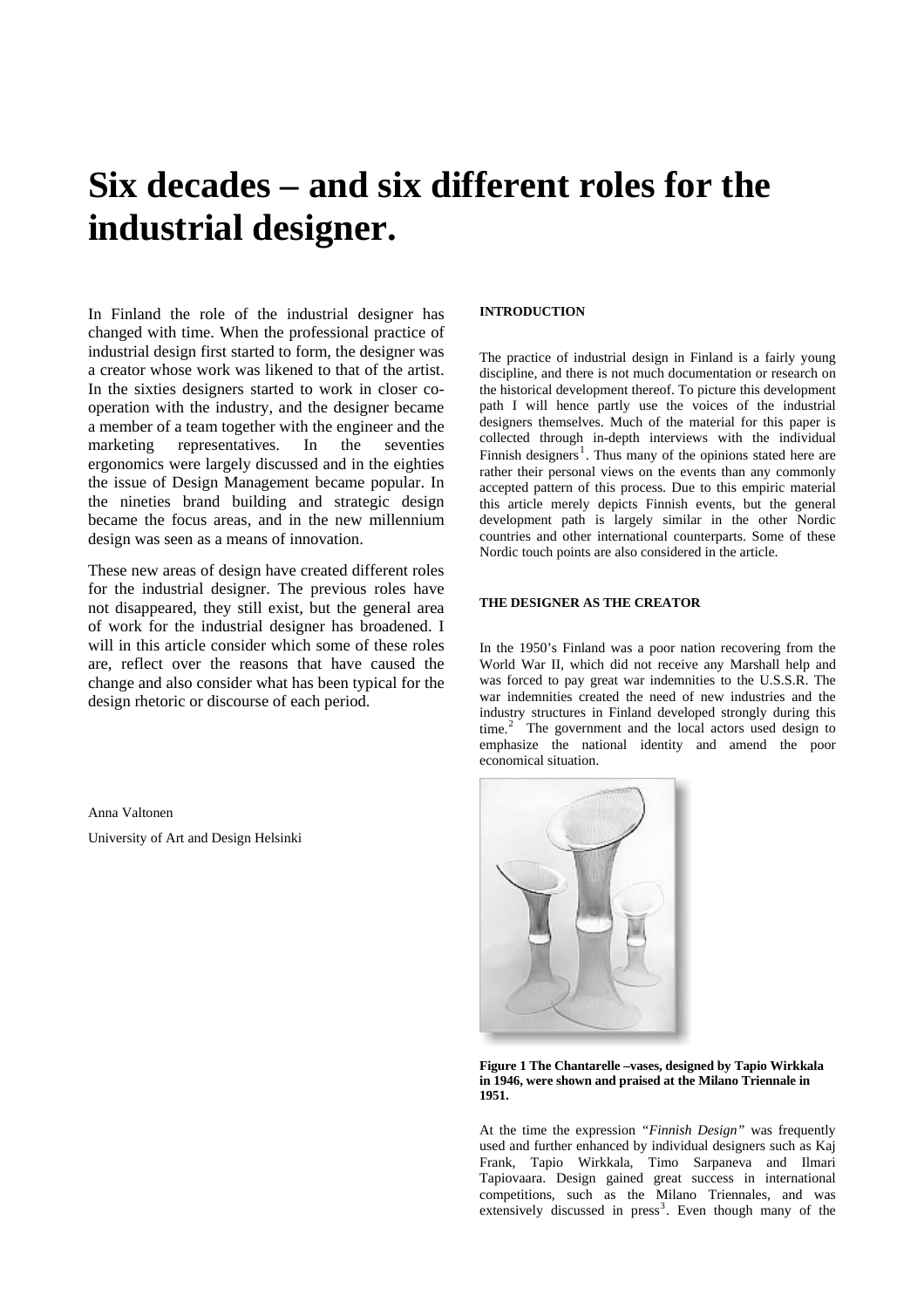objects presented in the Triennales were industrially produced, they were done in very small series. Most of the products were tableware or artefacts in glass or wood, and several were produced by the Finnish glass-and porcelain companies; Iittala, Arabia, Nuutajärvi and Karhula. In these companies it was quite common to have a separate "art" department; where the designers created objects of art rather than utilitarian products.<sup>[4](#page-9-1)</sup>

Typical for the discourse at the time of the Milano Triennales was the emphasis on nature as a source of inspiration and the creation of the mythical designer. The designer had almost full control of the design process; the designer got an inspiration, started sketching, designed the object and only then was the potential object presented for production. The designer was the creator and the artist behind the object; and part of the attraction of the product came from this charismatic designer. Therefore it was beneficial to depict the designer as an eccentric character with special qualities. During the Milano Triennales Tapio Wirkkala was, for example, promoted in Italy as *uomo naturale*, the man who ate flowers and wrestled with bears in the morning<sup>[5](#page-9-1)</sup>.

Still today, the myth of the individualistic designer is an approach that is fairly easy to get through in press. People tend to be interested in other people, and by depicting an interesting designer-character behind a product it gets more attention than one without. This is particularly used for a broad public with very little previous knowledge in design, and equally for the sources of information related to them. Many companies use this approach deliberately; by using a famous designer they increase the interest of the general public to their product<sup>[6](#page-9-1)</sup>. Hence, some of the professional industrial designers tend to see this type of publicity with some aversion, and refer to it as "showing your wardrobe" or the objects "hero designers" in the interviews:

> "My former boss called them hero-designers – designers who do not necessary do good design but who frequently figure in press and have connections. They are good at promoting themselves, but sometimes the design they do is not good design at all. […] They frequent all sorts of social events and parade everywhere. And then your average designer, such as me, wonders how they have time with all of that. Don't they work at all?"[7](#page-9-1)

In the late fifties some of these designers who had previously gained great success for their art based products moved into the area of industrial design. This was a time when industrial design was in its infancy in Finland, and only a few pioneers existed within the area. One of these pioneers in industrial design in Finland was Sakari Vapaavuori, who transferred from the art-department of Arabia to start designing sanitary equipment; toilet bowls and wash basins<sup>[8](#page-9-1)</sup>. These products were equally part of the Arabia product range, but had previously gained very little attention from the design aspect and not been considered "Finnish Design" as such. An other early example of Finnish industrial design was the Solifer moped, designed by Richard Lindh<sup>[9](#page-9-1)</sup>. Lindh was, in a similar matter as Vapaavuori, previously employed by the art-department of Arabia, and had designed several dinner services.

These first pioneers in Finnish industrial design were thus artist/designers who gradually transferred to the industrial realm. The role of the designer was then consequentially that of an artist, a creative and expressive person who had given form to an industrially produced product. This approach was at the time natural as the area in itself was new, and the public had hardly any knowledge of its existence. Hence the new service was marketed using the same tools that had proved so successful in the case of design for smaller series and international exhibitions; the personal charisma of the designer.

Tapio Wirkkala, who had gained great fame for his designed objects in wood and glass in the Milano Triennales, is another example of pioneering Finnish industrial design. He designed a ketchup bottle, electrical fuses, and toilet seats, all very mundane objects. He had worked several months in the design studio of Raymond Loewy in New York, in 1955-56, and wanted to implement their way of working to the Finnish industry<sup>[10](#page-9-1)</sup>. In 1957 Wirkkala was appointed industrial and artistic designer for the Finnish corporate A. Ahlström that also the glassware producer Iittala, that he had previously worked for, was part of $11$ . He then founded the A-studio, an in-house design organisation for the entire corporate, where the emphasis was on team work between both the different designers and the other units of the company. This was an early forerunner of the practice that become more prevailing in the following decade; the designers working in teams together with mechanics and marketing.



**Figure 2: Electrical switch and wall socket by Tapio Wirkkala for Strömfors Oy, 1959-1965** 

## **THE DESIGNER IN A TEAM WITH MECHANICS AND MARKETING**

In the sixties the debate of design being more than just the mere product aesthetics or styling flourished. Design was to be done together with the industry, rather than an aesthetical function or a designer name that was just added on to a completed product. The designers emphasised that they needed to come in earlier in the product development process and work tightly together in a team with the engineers and the marketing unit in a company. Design was perceived as just one part of the product development process, rather than a function the designer could perform alone. The first industrial designers were during this time hired directly to companies, where the end result of their work was no longer marketed with the name of the designer but with the name of the company.

In the beginning they faced the challenge of often being perceived as artists in industry, even if their own approach was closer to technical design. One of the designers describes how they were perceived in a large Finnish company:

> "We were industrial designers then, yes. Our title was industrial designer even if they called us artists in the [corporate] hallways. [laughs]"<sup>[12](#page-9-1)</sup>

If the industry perceived the industrial designers as artists, in the traditional area of applied arts industrial designers were seen as very technical.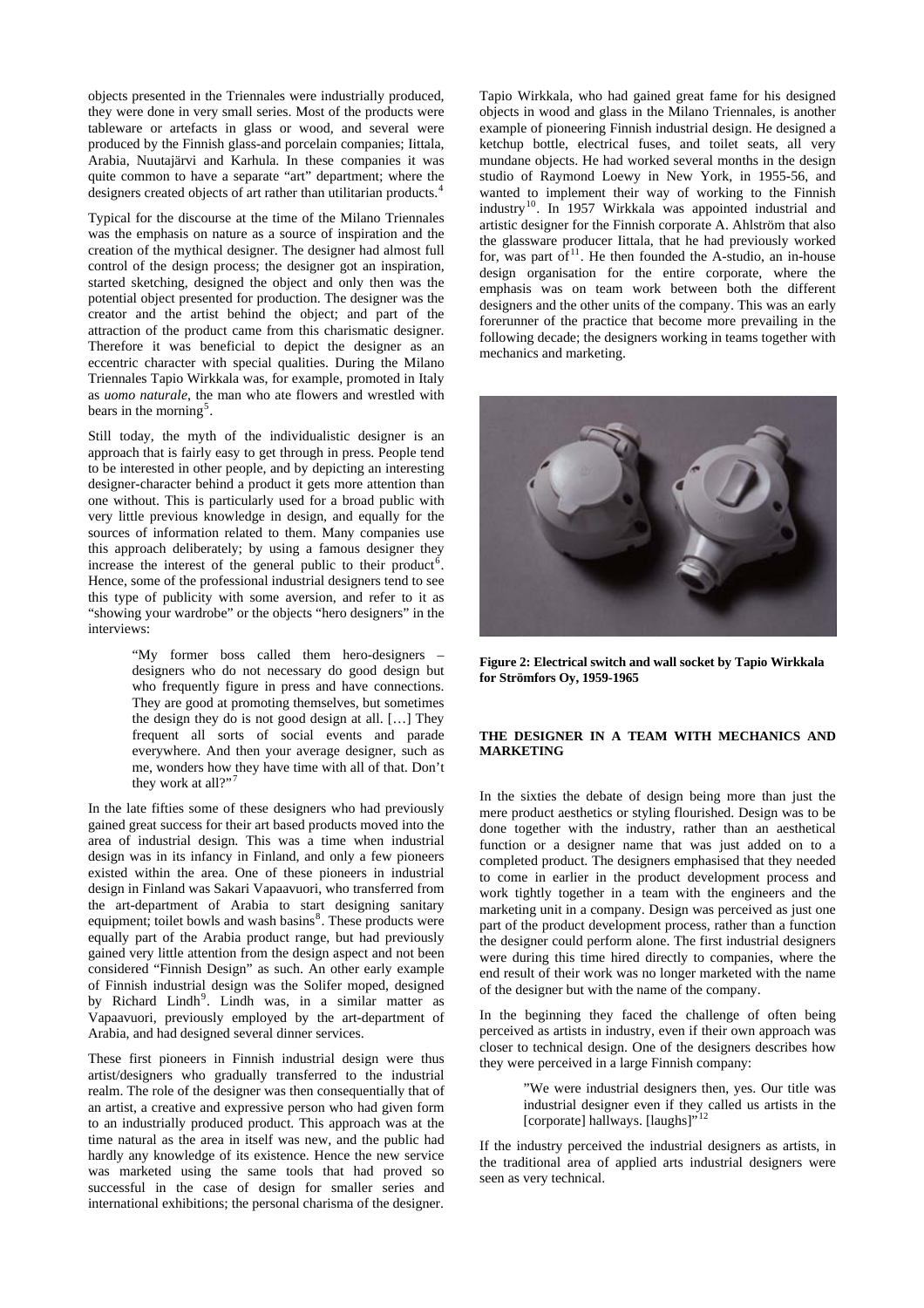" So the rest of the school [the Central School of Arts and Crafts, the forerunner of the current University of Art and Design Helsinki] was of the opinion that we were silly and worked with engineers. But we did study mechanical technology and we studied these material technologies that were production methods that were taught in a different way. We read in books about production methods rather than did something ourselves in clay or cloth or thread."<sup>[13](#page-9-1)</sup>

As the role of the industrial designer was only forming, and very few companies understood the benefits thereof, the designers often had to convince the company of their importance.

> "I saw an announcement in the paper that [company X] was looking for a technician [in 1966] to design truck cabins. And so I thought that this suits me. [laughs] That technicians tasks can't be that difficult to learn. Then I went to apply and they thought that "I do not think so, what sort of an education is industrial design anyway?" […] And then [in the end] they decided that they would give such a designer- engineer a go."

This approach of industrial design as one part of product development is currently still the most prevailing and also the area in which most Finnish industrial designers work<sup>[15](#page-9-1)</sup>. The groups with whom the designer works have grown from merely marketing and mechanics to encompass a broader set of capabilities, but the designers still see themselves as part of a larger group in a product development process.

> "In the projects – it varies a lot who you have on the other side of the table or as a client – but quite often the designers work with mechanical engineers. […] Then there is some sort of a project manager and a program manager. […] And then there is, depending on the product, there might be some UI [User interface] –people. […] And then there are the hardware-guys, and mechanics. The ones who define what parts are to be included. Marketing."<sup>[16](#page-9-1)</sup>

The designers own capabilities are consequently also suited to work in a cross-disciplinary group.

> "the designers in my team are, at least according to my opinion, a hybrid between a styling designer, a mechanics designer and a project manager."<sup>[17](#page-9-1)</sup>

The original and eccentric designer has in many cases become an anonymous and diplomatic team player for the industry.

## **THE DESIGNER AS AN END-USER EXPERT**

The early seventies were a time of great tumult in the Finnish industrial design field, with many political undertones to the debate. Again, designers wanted to be part of the process from an earlier stage, not only as a part of the product development process but in defining what the product should actually be. The debate was heavily influenced by the thoughts of Victor Papanek (1925-1998), who taught frequently in Finland and wrote the popular books *Design for the real world[18](#page-9-1)* and *Turhaa vai tarpeellista?[19](#page-9-1)*. The same period in time also saw the theorethisation of the professional practice, especially with the arrival of ergonomcis as a science. The main focus, both for Papanek with his consumption critical students as for the science orientated ergonomics, was to understand the person; the individual who was going to use the produced product in the end. In many cases this meant designing for groups of people with special needs. Especially discussing the design for

children, the elderly and the disabled was popular. In a leaflet describing the essence of industrial design, published in 1976 by the Finnish association of industrial designers TKO, and looking back to the developments in the sixties, this approach is described:

> "We noticed that there are areas and groups of individuals that the designers have neglected, and whose needs have only insufficiently been taken into consideration (children, the elderly). The whole design discussions quickly got a larger context: the designers "responsibility" was discussed. The designers started to look for design matters were their professional skill would be used for solving true, social needs."<sup>[20](#page-9-1)</sup>

Henry Dreyfuss' theories, expressed through his works *Designing for People* and *The Measure of Man and Woman[21](#page-9-1),* also had a great influence on the Finnish industrial design discourse. Ergonomics and user understanding became a tool for industrial design to distinguish itself with a scientific approach from the other areas in the field of applied arts, which where seen as more arts and crafts based.

> "In principle all work was driven by ergonomics, all the projects we did. In that way it was possible to distinguish from the old tradition of crafts, by considering how a product was to be produced and how it was to be used. Anthropometry was of course an important part of this. Previously lathes had been produced so that the user had to be only 150 cm tall but with a distance of two and a half meters between his arms. [laughs] So we tried to make the products better suitable for the actual users."<sup>[22](#page-9-1)</sup>



**Figure 3: The cover of the Tokyo tiedot 6 1970–leaflet .** 

An good example of this approach is the special edition of the student union publication at the Central School of Arts and Crafts, "Tokyo tiedot" from 1970 (6/1970) which was a dedicated issue presenting the education of industrial design for the rest of the school. At this point industrial design had been taught for almost a decade and it profiled itself towards the other curriculum through its scientific-based approach. The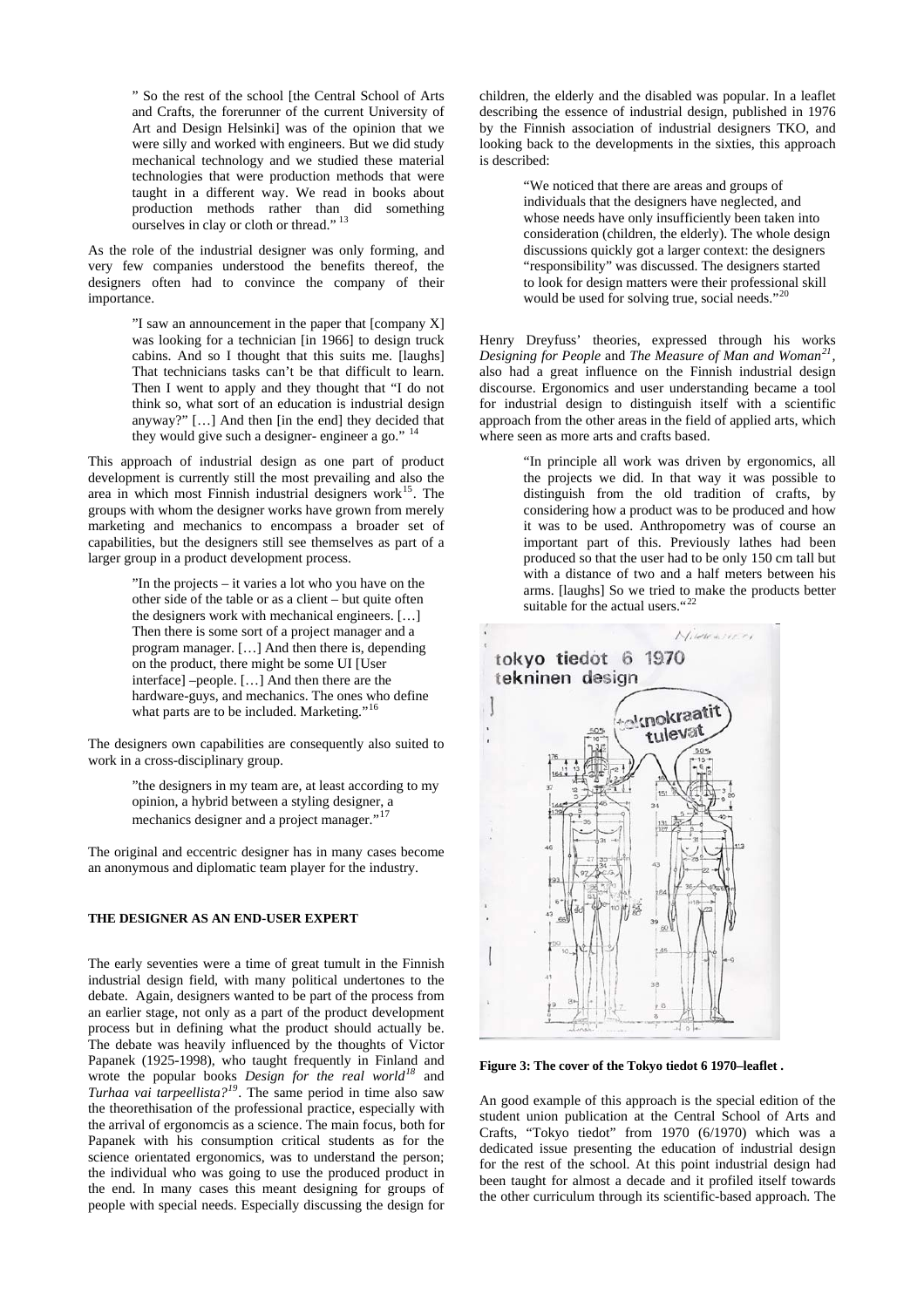department was at this time called *Tekninen design* (Technical design), rather than industrial design. The cover of this publication depicts a man and a woman in the spirit of Dreyfuss' *Measure of Man and Woman*, and in a bubble they say *"teknokraatit tulevat"* (the technocrats are coming). Methods and science were the tools that were to be used in designing products and the aim was to design products that were based on user needs and proven measurements rather than on artistic intuition. The leaflet describes this approach: "*the most eye-catching in the education of technical design is its emphasis of methodology. Because of the coordinating role of the industrial designer their way of working with a complex design problem can not be merely intuitive, as some still seem to believe.*"[23](#page-9-1) The notion of the designer as a co-ordinator of a development project in the industry seems to be a quotation of Tomas Maldonado and the HfG Ulm-school<sup>[24](#page-9-1)</sup>, who is also directly cited and mentioned in the leaflet. The main emphasis was thus on the scientific approach rather than on artistic intuition or creative thinking.

> "Ergonomics was then taught by this ergonomics group from the Finnish Institute of Occupational Health. There were physicians and engineers in this group. Quite a few of us then were immensely taken by it, we suddenly realised that it was exact knowledge and based on the human being. And humans are the ones we design for." <sup>[25](#page-9-1)</sup>

During this time several research projects were initiated, and many student projects in industrial design were about defining what a product should be rather than actually designing it:

> "I think the rise of industrial design was much to do with the fact that we realized that there are others... that there are other starting points to a design development process than just the products form and appearance. […]we tended to ponder about these things more and more and search for the eternal truth. I think it hindered the actual getting things done many times. [...] In the end it came to the situation where no-one dared to do anything before they were absolutely sure what they were going to do. At least at the department of industrial design there was a time when everybody feared to fail and to experiment that they just thought about these issues in theory and then the actual designs where never done but on paper."<sup>[26](#page-9-1)</sup>

The issue of ergonomics and usability has not disappeared from the area of industrial design; on the contrary, it gained an even more pronounced role with the arrival of computers and electronic displays on products. As the products became more complex, the usability issues grew increasingly important. Many designers were needed for designing these userinterfaces, and a new area of industrial design; user interface design, formed. In many cases the first pioneers in this area experienced a similar initiation period as their colleagues had done when they first entered the industry in the early sixties. One user-interface designer describes how she was met when se first started to work in the area of usability and userinterface design:

> "our Head of Product Development said [in 1993]: "You are an industrial designer, why do you want to do this? Then I had to explain to him that an industrial designer does this and this and ..."<sup>[27](#page-9-1)</sup>

Usability and end-user understanding then became the starting point for all successful industrial design $^{28}$  $^{28}$  $^{28}$ .

#### **THE DESIGNER AS A CO-ORDINATOR**

The designers had in various degrees seen themselves as coordinators between professionals from various fields since the 1960's. This notion of the designer as a co-ordinator gained an even broader appeal in the 1980's, as the theories of Design Management gained larger attention in the Finnish design field. The designers wanted to participate, not only in defining what a single product should do or how it should be designed but even on a larger scale of product co-ordination. Several conferences were held on the issue, both internationally and nationally<sup>29</sup>. Designers saw themselves as interpreters Designers saw themselves as interpreters between both the end-user and the different units within a company, such as marketing and engineering; and their task was to co-ordinate. The goal was a uniform product portfolio, were all products that the company produced were to be perceived as coming from the same company. This evolved into the role of Design Managers.

According to Peter Gorb *Design Management is the effective deployment by line managers of the design resources available to an organization in the pursuance of its corporate objectives*[30](#page-9-1). The most classical types of Design Managers are thus those who manage other designers (in a design agency or in a corporate design function) or manage strategic design issues, such as the product portfolio and design roadmaps in a large corporate.

Design management today differs somewhat depending on if is done in a design agency or within an in-house design organisation of a large corporation. In the design agencies the most typical case of design management is that of the managing director. Most Finnish design offices are very small<sup>[31](#page-9-1)</sup>. The vast majority of the companies consist of only one or two people. In these cases the designer performs managerial tasks besides other design work. When the company has more than three employees there is usually a designated manager. In most cases this is a designer by background and who still performs other design tasks to some extent.

The design manager in a design agency thus has, besides the traditional tasks assigned to design managers mentioned above, also the task of running an, usually fairly small, company. This includes acquiring new customers, creating and developing the strategic business approach of the agency, and managing customer relations. Many of these design managers identify themselves rather in this general manager role than in the orthodox design manager role.

> "If I am totally honest I am more of a general manager at the moment. That sounds dreadful, doesn't it, to be a general manager of a small company. [laughs] But based on what I actually do that is what I am."

When running a design agency one of the main focuses for the design manager is always to acquire new projects and to ensure that they are in line with the company strategy. The design manager in a design agency thus aims to create as much work for the agency as possible, whereas the design manager in an corporate in-house design function quite often tries to restrict and prioritize the amount of work expected to be performed by his or her staff. An in-house design manager describes the difference between running a design agency and managing an in-house design function:

> "Of course design management is done in design agencies. But their design management is leading the organisation that produces the design service, and that differs from ours immensely. In principle they have to serve all sorts of customers. In a way they have the same functions as we do but the way they work is very different because we have this house here, and this is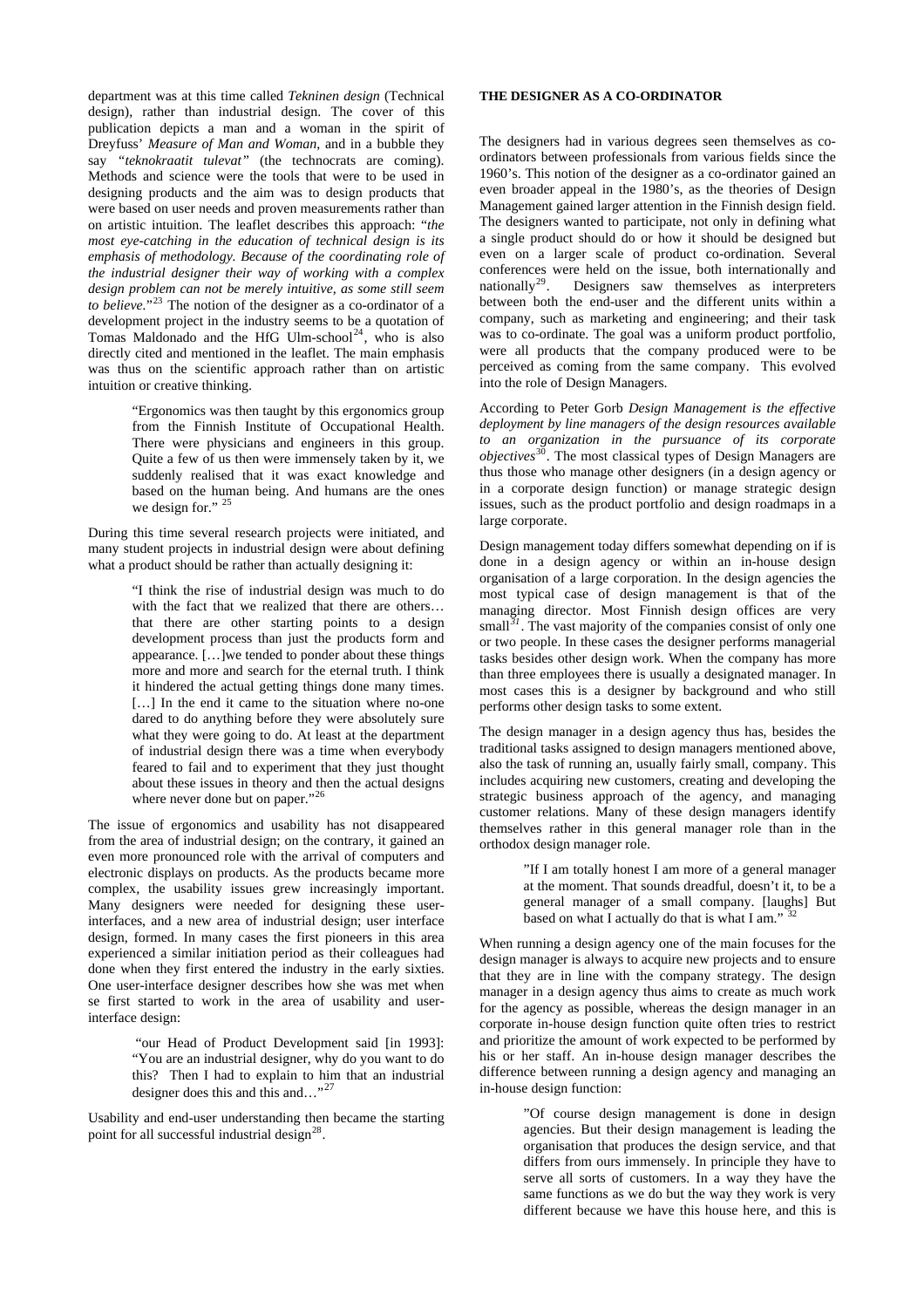the house we work for. We do not need to do account managing, and actually no marketing of the services we do at all. Basically we just are here and try to survive with all the work that is thrown at us all the time. <sup>[33](#page-9-1)</sup>

Hence the design manager role in an in-house organisation differs somewhat from that in the design agency. The in-house design managers themselves see the biggest difference in the fact that they do not need to sell their own work to their own organisation in the same way that a design manager for a design agency usually aims to find new clients. The variety of clients that the agency encounters is also assumed to be broader than in the case of in-house design where the client is always the same company.

Even within in-house design organisations the design manager role can manifest itself in different ways. If the internal design department has less than five members, which in Finland is almost always the case, the design manager role typically consists of the two main areas of focus; the design manager coordinates the design roadmaps and guidelines (external/corporate-wide functions), as well as manages the finance and personnel issues of the design function (internal functions). This corresponds very well to the traditional definition of the role of the design manager previously described by Peter Gorb and Robert Blaich.

> "It is a very broad field of work. In product design my role is to direct or comment the work of the designers, be they external or internal. I haven't done any own design projects from start to finish in a few years now. But I have a directing and supportive role. And then there is always resource management, having subordinates. Then there are the tasks that are related to leading a team and managing a cost center. All sorts of issues concerning budgets and salaries… […] discussions about personnel development and things like that. Then there is the development of processes, design processes and communicating them to the organisation. There is a need for a lot of communication to many directions. Co-operation in many directions. […] Product programs, mechanical people, people from production and sourcing, Marketing people." <sup>[34](#page-9-1)</sup>

An exception to this Finnish average size of internal design functions is Nokia, where the mere scale of the organisation has caused different types of design management<sup>[35](#page-9-1)</sup>. Some design managers have a role focused only on personnel management; others have no personnel responsibilities but focus solely on the design development and roadmaps of a certain product area. There are design manager roles where the main focus area is one part of the design process as well as positions were the supporting role becomes more apparent. Model making or concept design can be seen as examples of the former and colour and material development or trend research of the latter. These roles vary through history but examples could for example be to manage a particular style category (like the premium style), a category of products (like mobile phone enhancements in general) or a line of products, such as car accessories (a sub-set of mobile phone enhancements). These roles typically do not contain that much actual "product design" work, but the designer represents their particular area in all meetings, co-ordinates the work and makes the definitions of the design tasks for this area. Generally the styling of the products is then done by either external or internal designers.

Some of these designers clearly see these as design managerial roles. Others say that they "take care of" a certain issue or "are responsible of" a certain area but they still question whether their work can be seen as design management or not. The word

co-ordinate figures in their speech quite often. In many cases the "management" for these individuals, and thus also the word "design management" is used for their superiors, or the formal design board, who have the final decision on design issues. The reluctance of using design management as a word describing their own work is hence related to the fact that managerial tasks appear on several levels of the design organisation and the term "design management" quite frequently is seen as the top level of design management in the company. Despite this there doesn't seem to be any other word for this type of activity in use either, so most designers in this position just tend to describe what they do, use design management but with an additional supplement describing their own area, or they use the rather generic term specialist (or senior specialist etc). One of these designers aim to describe whether he considers his own work design management or not:

> "it's just project management. It could be any other type of project management. I'm just the guy who represents design in this group of people who manage the project. There are similar guys for Hardware and Software and Marketing and so on. Guys like me who take care of their own area.<sup>[36](#page-9-1)</sup>

Here the identification of these individuals is often twofold – both to the design functions as well as to the other middle management functions of the unit they work for.

Recently even other forms of design managers, such as brand and design management consultants have started to appear internationally<sup>[37](#page-9-1)</sup>. This type of service, provided by a consultant in a design agency, is appearing in Finland as well. These individuals do not need to be design managers, but they provide design management services or brand design services to external companies  $38$ .

Today the design manager role has thus become broader than its original definition in the late 1980's, and includes several areas of work besides the management of design resources in a company. Design Management evolved from creating a coherent product portfolio to a broader view on corporate strategy and brand experience.

## **THE DESIGNER CREATING EXPERIENCES**

With the arrival of the nineties the importance of brands grew for companies. At the same time design and design management broadened to encompass not only the product portfolio, but the entire end-user experience of the corporate and its brand<sup>[39](#page-9-1)</sup>. The industrial designer was to ensure this brand experience, or total experience design, for the customer. This meant that the designers wanted to be part of the strategic planning of everything from the very first concept to the last retail solution.<sup>[40](#page-9-1)</sup>

Robert Blaich emphasises that design management is not merely the assignment of the normal administrative chores to a manager but also the role in identifying and communicating the ways that design can contribute strategic value to a company<sup>[41](#page-9-1)</sup>. The design manager, according to Blaich, operates at dual levels; promoting and identifying the strategic role of design in the corporation while coordinating day-to-day operational interface with relevant colleagues. During the late nineties the term *strategic design* was frequently used. This discourse of strategic design in Sweden was portrayed in Christina Zetterlund's: "*Design i informationsåldern. Om strategisk design historia och praktik."* [42](#page-9-1). In Finland several initiatives, such as the *"From Design Services to Strategic Consulting"*- report<sup>[43](#page-9-1)</sup>, were initiated in order for the designers to participate earlier in the corporate decision making; as early as in the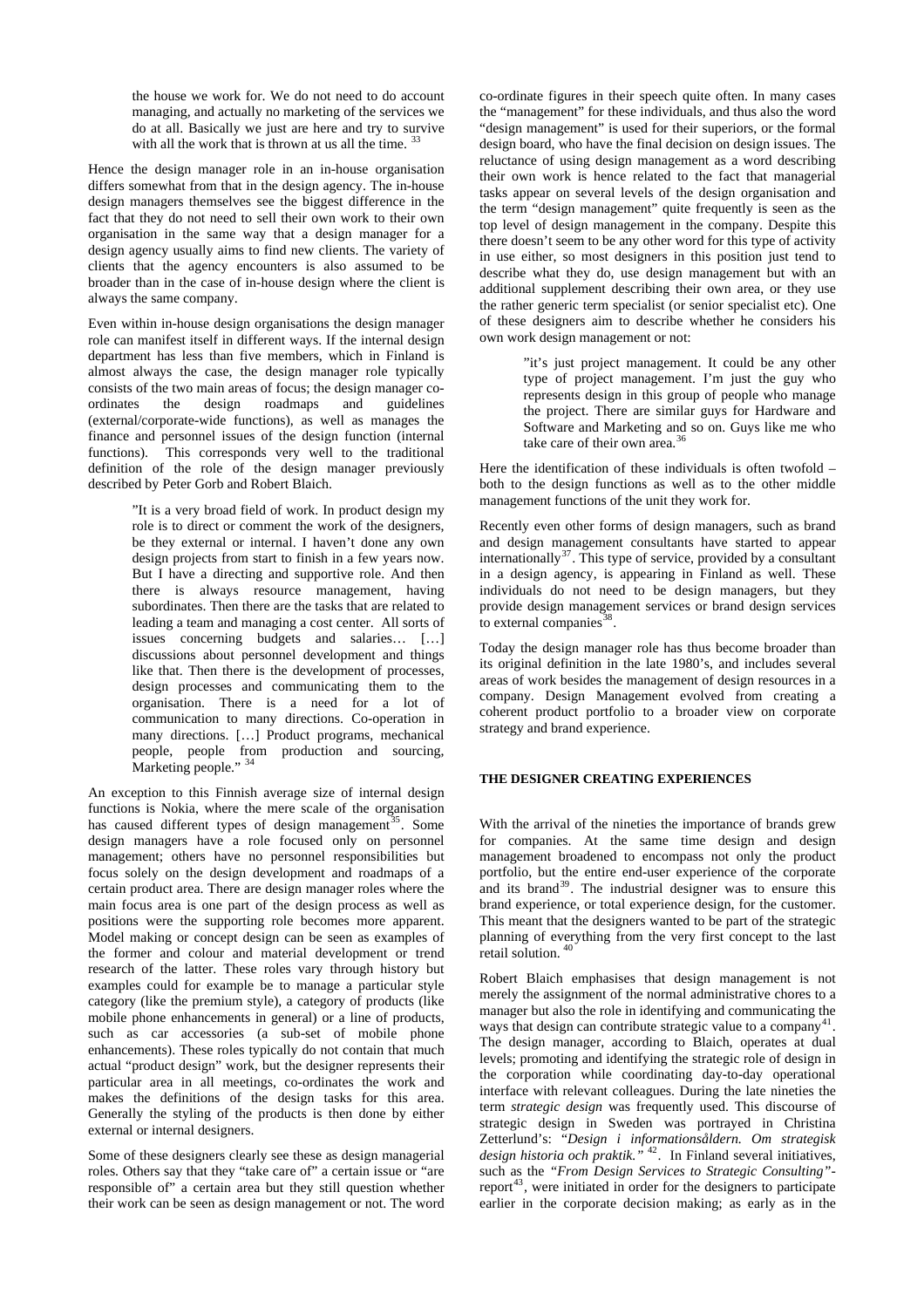defining of the corporate strategy. This discussion coincided to a large extent with the rise of the IT-industry and the boom of the e-economy. Even though the industrial designers have aimed for the biggest possible profits for the company since the very early stages of the professional practice, it is only recently when this discourse of strategic design has become more pronounced. As the world was already perceived to be filled with products, the new way of differentiating one product or brand from another was not to only focus on the product itself, but on the entire *experience* that was created for the user of the product.

A design manager for a smaller in-house design function describes his tasks and responsibilities:

> "I am responsible for the design functions; industrial design or product design. Then there is graphic design. Spatial design; fairs and shop interiors. These three might be it – if you look at the end result we do all of them. Or then you could of course grandly call it brand experience. [laughs]", [44](#page-9-1)

An example of this approach of "total experience design"; of the design effort comprehending the entire experience from first concept idea to last retail store detail was the Nokia 7200. It was marketed as:

> "Incorporating a "total experience" design philosophy, the Nokia 7200 offers fashion-centric consumers coordinated Style Pack's to "dress up" their mobile. [...]To complete their coordinated mobile ensemble, users can download matching wallpapers and screensaver graphics from [www.nokia.com/shop.](http://www.nokia.com/shop)'



**Figure 4 The Nokia 7200.**



**Figure 5 Marketing material for the Nokia 7200. The product itself is not shown, but for the product detail as a background and the enhancement of the product (the headset). Most visible is the potential experiencing customer.** 

The focus was on getting the customer tied to a brand on an emotional level, rather than to buy a product merely for a functional need. The futurist Rolf Jensen painted the picture of markets that targeted emotional needs in his book *"The Dream Society. How the coming shift from information to imagination will transform your business."* The most important raw materials were not to be coal, oil and steel as in the age of the industrial worker, but this new era of the symbol analyst thrived on knowledge, pictures and stories<sup>[46](#page-9-1)</sup>. Nike, with tribes of followers tattooing themselves with the corporate "Swoosh"-logo, was seen as an ultimate example of customers' brand commitment<sup>[47](#page-9-1)</sup>

## **THE DESIGNER PUSHING INNOVATION**

With the turn of the new millennium the economic situation cooled and the competitive situation became fiercer and even more global. Phenomena, such as the transferring of industry labour to countries with lower employment costs, frequently referred to as the China-syndrome, figured in the press. The general fear was that these other countries would prevail in the race of competitiveness. The solution to this situation was to be *new innovation*[48](#page-9-1). Richard Florida saw the power of innovation and diversity in a society in his *"The Rise of the Creative Class: And How it's Transforming Work, Leisure, Community, and Everyday Life"[49](#page-9-1)*. This creative class was seen as the true competitive advantage for a society; one with which the race of cheaper labour cost would be won.

On a national level in Finland this quest for new innovations lead to a change in the research- and technology policy from a technology driven focus to a new phase, frequently referred to as the *national innovation system*[50](#page-9-1). The aim of this notion of innovation system was to enlarge the concern of the policy to encompass all parties that had a part in the process of producing or using new research results. It was thus possible to create a larger social discussion of what the industry development in the country was to be, and equally to interlink it with its international counterparts. During this time design issues gained a vastly wider importance than when the focus was on technological development. The design ideology coincided well with the idea of innovation; of looking at things with a creative mind and finding new solutions.

When creating the Finnish design policy, the notion of a *national system of design* was cunningly aligned with the notion of *national system of innovation*. In 1996 Sitra, the Finnish National Fund for Research and Development, invited a group representing various areas of design to discuss the question of whether design could again play a prominent role in industry and this national system of innovation $51$ . As a result the report *Muotoiltu Etu I-II. Muotoilu, teollisuus ja kansainvälinen kilpailukyky.* (Designed Asset I-II. Design, Industry and International competitiveness.), written by Pekka Korvenmaa, was published $52$ . Another initiative that was as a basis for the Finnish design policy was that of the National Council of Crafts and Design of the Arts Council in Finland (working under the Ministry of Education). The Council suggested that Finnish design needed development and its position was to be ameliorated. They took the initiative to formulate a Finnish Design policy in 1997, much based on the previous research report. Pekka Saarela was commissioned to write this report, which then was the foundation for the national policy programme of design *Muotoilu 2005! (Design 2005!)*[53](#page-9-1) and published in 1999. It was to a large part a vision of what the Finnish design system should be in 2005. It clearly defined the impact that this policy should have both in the matter of quantity and quality of Finnish industrial design. The quality suggestions where based on the idea that design should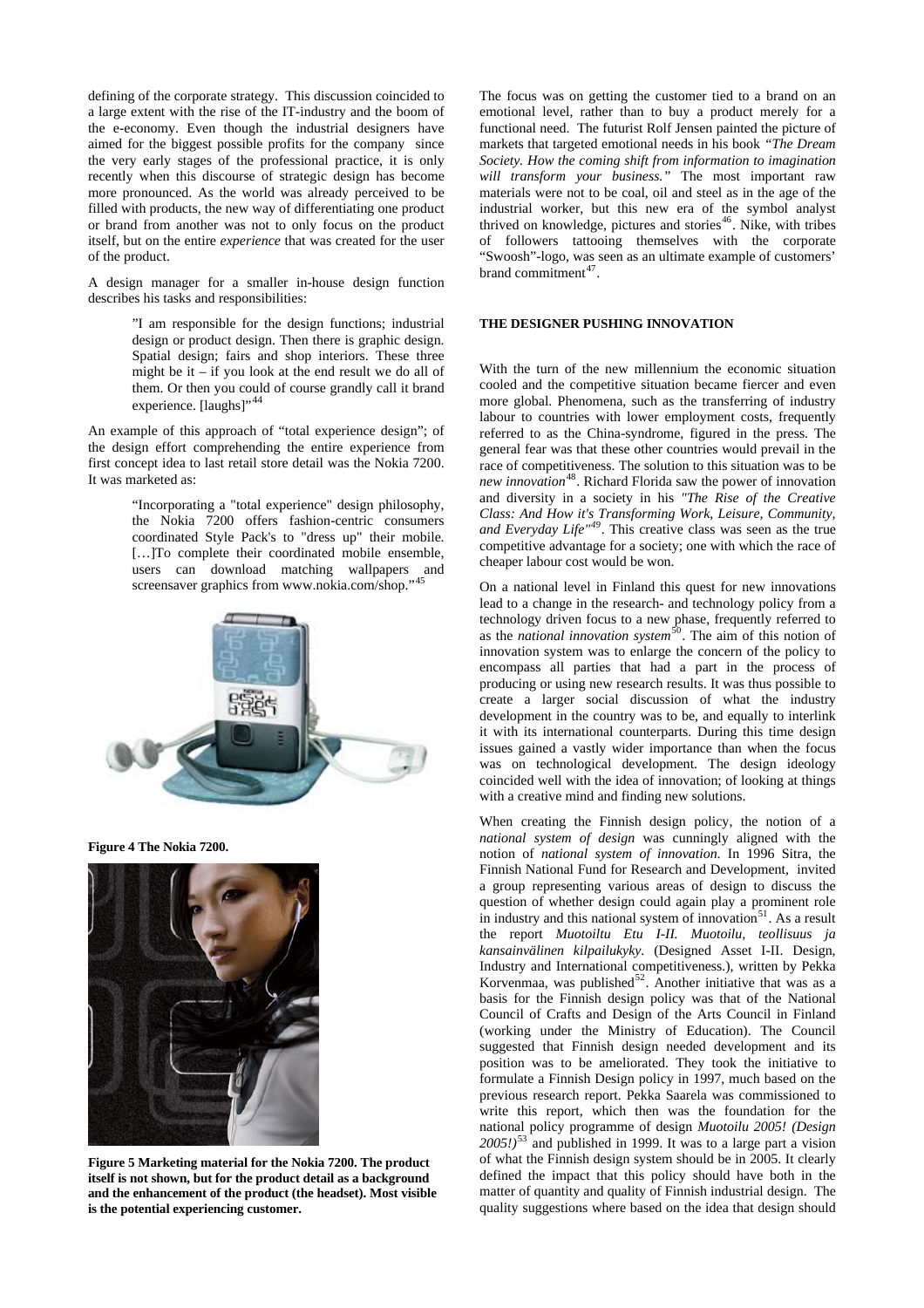become one of the main factors in competitiveness and design was to be part of the national innovation system. The report then gave concrete proposals for action of how these goals could be achieved.

The National Technology Agency of Finland, Tekes, took part in the design policy program by initiating their own design programme. The Industrial Design Technology Programme, DESIGN 2005 (2002-2005), was launched early in 2002 with the intention of making industrial design part of the (often technology driven) companies competitiveness. This was exposed through the (sub)title of the program: *Industrial Design - technology's counterpart in competitiveness.* The pronounced aim was to raise the standard of design research and make use of design expertise in corporate product development and business strategy and to develop the services provided by design firms. In the programme promotion material the main promotional thesis was "*Design brings added value for companies"* and the aims were described as follows:

> "Recognizing the end user's needs and expectations and generating innovations based on them are becoming increasingly important parameters for success. […]By using design more effectively it will be possible to give Finnish industry a competitive edge that can respond better to the latest global challenges. Harnessing new areas of design expertise, such as user experience, for business operations and for generating new types of business is of crucial importance here. The most successful major international companies integrate

social and cultural expertise into global product development."<sup>[54](#page-9-1)</sup>

In this trend of seeing design as a driver for innovation Finland was merely following international examples<sup>[55](#page-9-1)</sup>. Internationally a recent product that was most frequently referred to as "reinventing the industry" was the Apple iPod –music player, first launched in 2001<sup>[56](#page-9-1)</sup>. As a design agency Ideo was often referred to and benchmarked in several national design enquiries, as well as Tom Kelley's book *"The Art of Innovation. Lessons in Creativity from Ideo, Americas Leading Design Firm"*[57](#page-9-1).

The designers wanted to be part in this discussion, and a part of the team that was to create the corporate vision with which this increased competitiveness was to be established. As one design-service provider describes how they now see their area of work in companies:

> "It is more likely that we arrive to a situation where they [the corporate] want to change. They can't quite articulate why they want to change or in what direction this change should be. When there is a clear vision of what the company aims to be within five years this type of action proposals are easier to formulate. […] my role is more, I would say, to bring a design-insight into this, so that we could arrive to those solutions that would best support this change that is required."[58](#page-9-1)

How this newest role for industrial designers will affect the products and the corporate profits on a larger scale is still to be seen. Many companies have participated in these programs aiming for innovation through design, such as that initiated by Tekes, and the results thereof should be visible shortly.



**Figure 6: Different roles for the designer and typical statements on design.**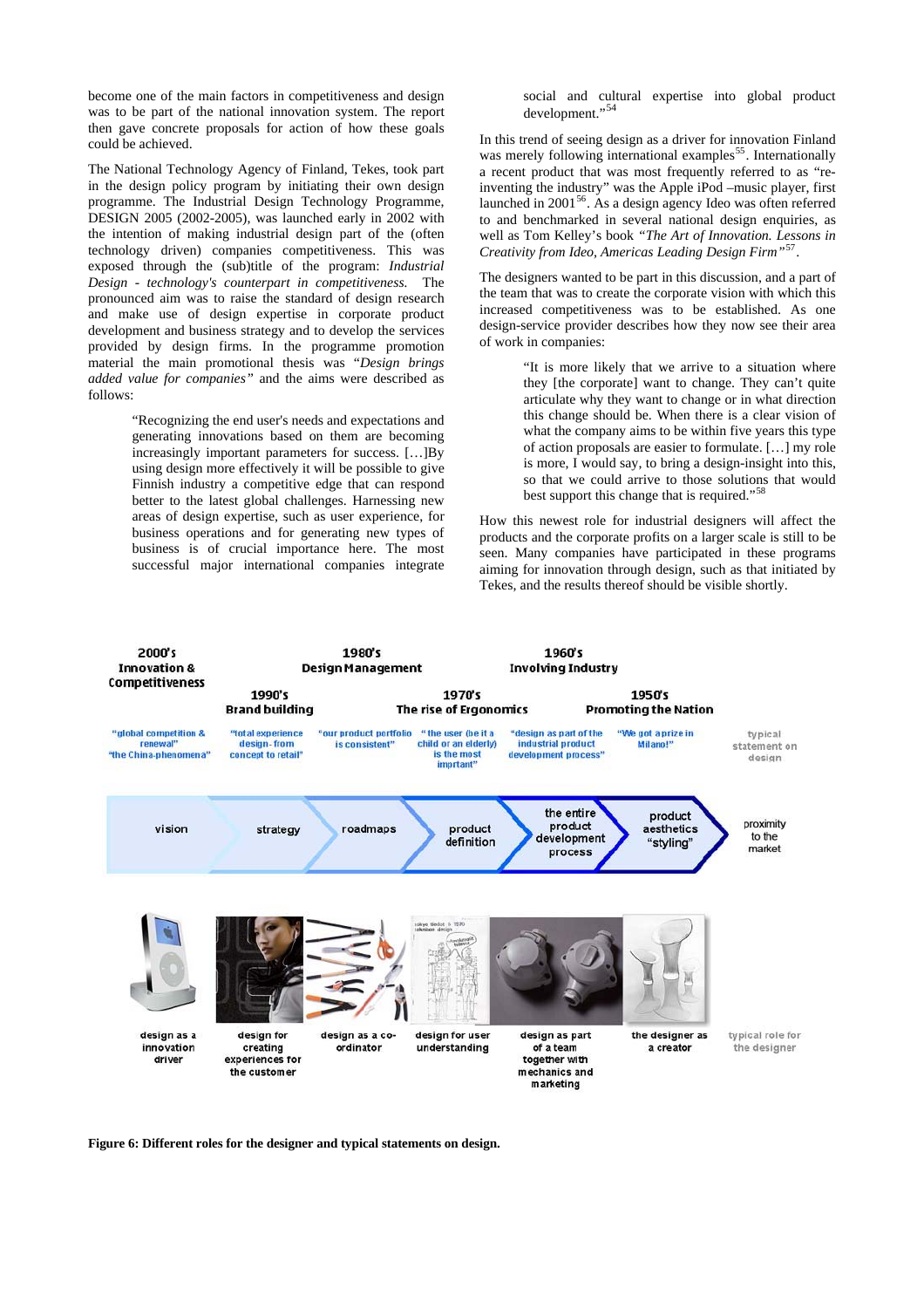## **NATIONAL EXAMPLES AND INTERNATIONAL TRENDS**

Even though the examples in this article are Finnish, the general development path has been very similar in the other Nordic countries. In Denmark the design policy *Regeringens Designredegørelse* was published in 1997, in Norway *Design som drivkraft for Norsk næringsliv*was published in 2001 and in Sweden *Förslag till nationellt program för design som utvecklingskraft inom näringsliv och offentlig verksamhet* was published in 2002<sup>[59](#page-9-2)</sup>. All Nordic countries have their own iconic product examples, but the development path is stunningly similar. In a Swedish example, the picture cavalcade could consist of the Scandinavian Airlines identity program by Stockholm Design Lab for a "total experience  $\frac{1}{2}$  design<sup>"[60](#page-9-3)</sup>, Volvo as an example of late eighties design  $management<sup>61</sup>$  $management<sup>61</sup>$  $management<sup>61</sup>$ , a user-friendly breadknife by Ergonomidesigngruppen<sup>[62](#page-9-5)</sup> and Sigvard Bernadottes Margarethe-bowls $63$ . It would not be difficult to imagine similar examples from the other Nordic countries or even of other design aware countries internationally.

### **REFERENCES**

 $\overline{a}$ 

- 1. Half-structured in-depth interviews were conducted with industrial designers during the years 2002-2004. As a total 24 industrial designers were interviewed, about 10% of the industrial designers in Finland, some of them several times. The material was then processed through historical methods taking advantage of sociological-, economical-, technologyand profession history in order to achieve a fuller understanding of the contemporary field and to explore the central factors behind the changes described here.
- 2. Antti Karisto, Pentti Takala, Ilkka Haapola: *Matkalla nykyaikaan. Elintason, elämäntavan ja sosiaalipolitiikan muutos Suomessa*.Werner Söderström OY, Juva 1997, 57.
- 3. A good description on the Finnish participation to the Milano Triennales and the discourse around them can be found in Harri Kalha: *Muotopuolen merenneidon pauloissa. Suomen taideteollisuuden kultakausi : mielikuvat, markkinointi, diskurssit*. (In the coils of an assymmetrical mermaid. The "golden age" of Finnish design: image, marketing, discourse.) Suomen historiallinen seura, Gummerus Kirjapaino, Jyväskylä 1997 or Kruskopf, Erik: *Finlands Konstindustri. Den finländska konstflitens utvecklingshistoria*. WSOY, Porvoo 1989 or Armi Ratia [et al.] (ed.): *The Ornamo book of Finnish design*. Ornamo:Finnish Society of Crafts and Design, Helsinki 1962
- 4. Histories of Finnish art departments in the glass industry can be found for example in Kaisa Koivisto: *Kolme tarinaa lasista. Lasitutkimuksia – Glass Research XIII (2001)*. Suomen Lasimuseon tutkimusjulkaisu. The Bulletin of the Finnish Glass Museum. Vammala 2001. or on a more general level in Erik Kruskopf: *Finlands Konstindustri. Den finländska konstflitens utvecklingshistoria.* WSOY, Porvoo 1989. This practice of art-departments and art for industry was by no means a purely Finnish phenomenon; for Swedish equivalents see Gunilla Frick: *Konstnär i industrin.* Nordiska museets Handlingar 106, Borås 1986 or Bengt Nyström: *Konsten till industrin. Alf Wallander och Gunnar Wennerberg som konstindustriella formgivare*. Bokförlaget Signum, Lund 1982

## **CONCLUSIONS**

The role of the industrial designer has changed and broadened during time. The economical situation and the current political atmosphere have always affected this development. As the amount of designers has grown, also the potential working positions thereof have grown.

As one of the designers describes his role:

"I do not do any project work any more. I define the product categories together with marketing and mechanics. And then I do the [corporate X] design direction. *We* [the designers] are the ones who create it."  $64$ 

In every decade the designers have actively strived to participate in the development process in an earlier stage, and also to increase their own impact on this process and business in general.

- 5. Marianne Aav (ed.): *Finnish Modern Design: Utopian Ideals and Everyday Realities, 1930-1997.* Yale University Press, New Haven and London, 1998, 32.
- 6. A recent example of this approach is the co-operation between the faucet company Oras and the designer Alberto Alessi in their new series of bathroom products, Il Bagno Alessi by Oras. As presented by Jari Paasikivi, CEO, Oras, at The Helsinki Design Summit 2004: *Competitiveness by Design. The Helsinki Summit for Senior Business Leadership*. 1 -2 September, 2004.
- 7. Designer interview 15.12.2003.
- 8. Harri Kalha: Sankarien Sukupolvi. In Sotamaa, Yrjö (ed.):*Ateneum maskerad. Taideteollisuuden muotoja ja murroksia. Taideteollinen korkeakoulu 130 vuotta*. Taideteollinen Korkeakoulu, Helsinki 1999, 170. One early example is the Arabia toilet 445, designed by Sakari Vapaavuori in 1959. Pictured at the archives of the Finnish Designmuseum in Helsinki.
- 9. Wilh. Benson Oy Moped Solifer Export 1958. Pictured in the Designmuseum archives, Helsinki.
- 10. Tuula Poutasuo: Futurismia ja arkitavaraa. In Marianne Aav (ed.): *Tapio Wirkkala. Ajattelevat kädet.* Werner Söderström Osakeyhtiö, Porvoo 2000, 203.
- 11. ibid.

 $\overline{a}$ 

- 12. Designer interview 12.1.2004. The designer describes the situation in 1973.
- 13. Designer interview 1.6.2004.
- 14. Designer interview 10.6.2004.
- 15. On current job descriptions of Finnish industrial designers, see for example <http://open.ornamo.fi/> with on-line designer portfolios.
- 16. Designer interview 15.12.2003
- 17. Designer interview 17.12.2003.
- 18. Victor Papanek: Design for the real world Thames and Hudson, London. 1972
- 19. Victor Papanek: *Turhaa vai tarpeellista?* (Unneccessary or necessary?) Kirjayhtymä, Helsinki 1973 Translated from the German *Das Papanek Konzept* by Jyrki Saarikivi.
- 20. Ornamo/TKO: *Teollinen Muotoilu.* (Industrial Design) . Craftsmen and Designers TKO, Espoo 1976, 3. The editorial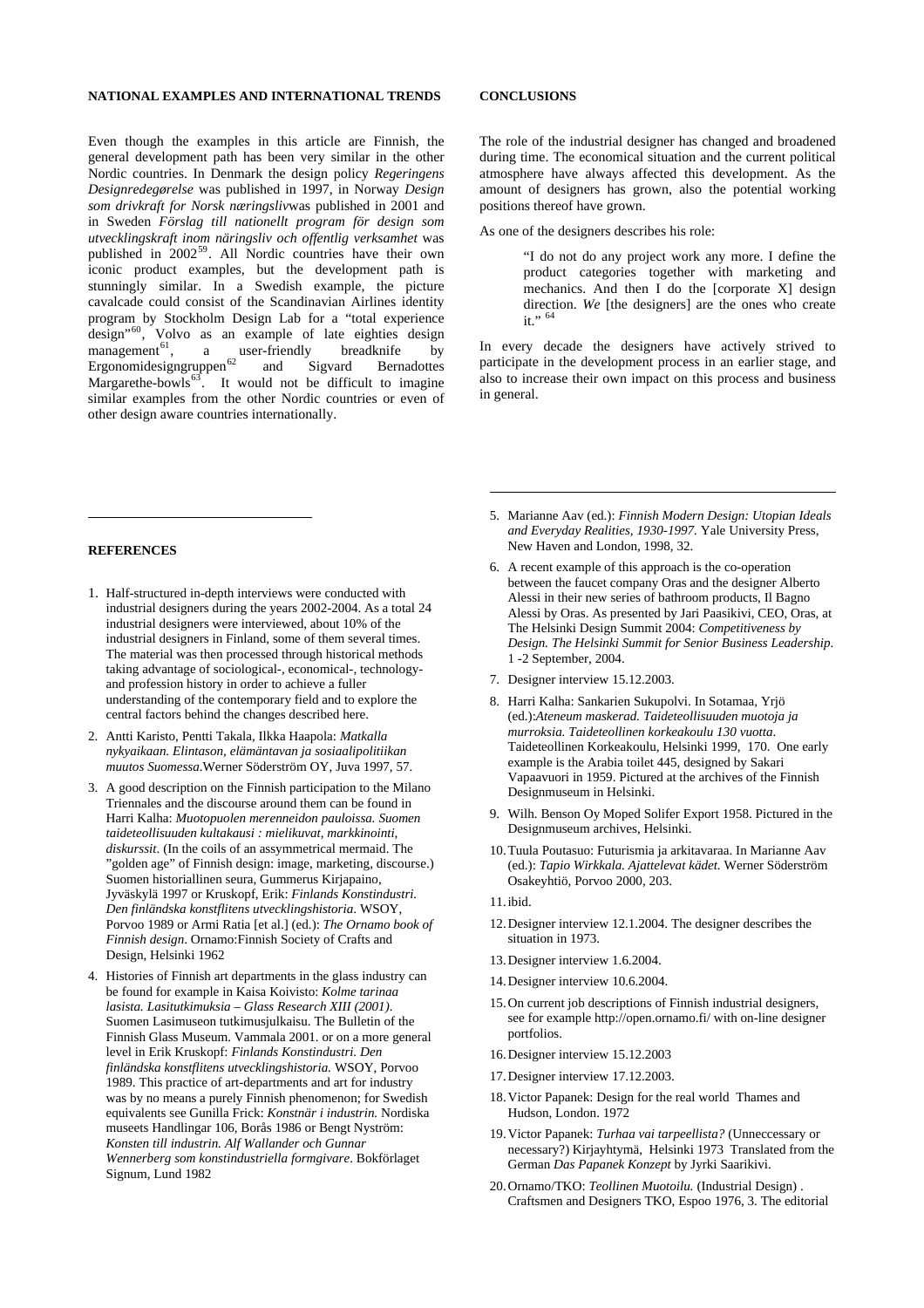staff consisted of the industrial designers Jussi Ahola, Tapani Hyvönen, Heikki Kiiski, Hannu Kähönen and Jorma Pitkonen.

- 21. Henry Dreyfuss: *Designing for People.* Simo & Schuster, New York. 1955 Henry Dreyfuss: *The Measure of Man and Woman.* Revised Edition by Alvin R. Tilley and Henry Dreyfuss Associates, 1967.
- 22. Designer interview 10.2.2003.

 $\overline{a}$ 

- 23. Tokyo tiedot 6/1970, The Central School of Arts And Crafts, 1970, 8.
- 24. for a description of the HfG Ulm school and its principles see for example Herbert Lindinger :*Ulm design : the morality of objects : Hochschule für Gestaltung Ulm 1953-1968* Ernst & Sohn, Berlin 1990. The importance of the HfG Ulm for Finnish industrial design was also depicted by Susann Vihma, in her lecture "Significance and relevance of the HfG Ulm – a Finnish perspective." at the "Ulm, tysk designtradition og Skandinavien" –seminar by Nordisk Forum for Formgivningshistorie in Copenhagen 23.10.2004. The contents of this speech is also forthcoming in the Scandinavian Journal of Design History.
- 25. Designer interview 1.6.2004
- 26. Designer interview 10.2.2003.
- 27. Designer interview 28.1.2003
- 28. see Petteri Huotari, Ira Laitakari-Svärd, Johanna Laakko and Ilpo Koskinen: *Käyttäjäkeskeinen tuotesuunnittelu.* (User centered product development), Taideteollisen korkeakoulun julkaisu B74, University of Art and Design, 2003. or Christian Lindholm, Turkka Keinonen and Harri Kiljander (eds.): *Mobile usability. How Nokia changed the face of the mobile phone.* McGraw-Hill, New York, 2003. for further descriptions on how the user should be the starting point in product development.
- 29. The most important international example was the London Business School Design seminars, for these see Peter Gorb (ed.): *Design Talks! London Business School Design Management Seminars*. The Design Council, London 1988. Several Design Management conferences were arranged at the University of Art and Design Helsinki, publications from these include: Melgin, Elina (ed.): *Managing the Corporate Image. Design Management, a Key to Success.* University of Industrial Arts Helsinki, Helsinki 1990 Melgin, Elina (ed.): *Product Development and Design Practice. Design Management, a Key to Success.* University of Industrial Arts Helsinki, Helsinki 1991
- 30. Peter Gorb (ed.): *Design Management. Papers from the London Business School*. Architecture Design and Technology Press, London 1990, 2.
- 31. Piira, Sampsa & Järvinen Juha: *Teollisen muotoilun toimialakartoitus 2002.* Muotoilun innovaatiokeskus Designium. Taideteolinen Korkeakoulu 2002, 19. : "Ammattijohtajia ei alalla ole kenelläkään"(None of the companies have a professional manager) and 40% of the design agencies had a personnel of 1 and an other 40% of 2- 4.
- 32. Designer interview 14.6.2004.
- 33. Designer interview 30.1.2003; A.
- 34. Designer interview 17.12.2003.
- 35. According to the interviews the Finnish parts of the Nokia Design functions include some eighty designers. This is only a fraction of all the designers that are part of the international design team, but this research was restricted to Finland. Other in-house design organisations tend to be less than ten people, so the difference in size between the Finnish parts of the Nokia Design group and the next biggest in-house design organisation in Finland is about tenfold.
- 36. Designer interview 22.6.2004.
- 37. Fennemiek Gommer: A New Profession: Brand and Design Management Consultant. *Design Management Journal*. Summer 1999, 53-57.
- 38. see Reijo Markku: Tuote ja palvelu tarkasteltuna design management –näkökulmasta. in *Design Management. Yrityskuvan johtaminen*. Muotoilu ja Media, Kymidesign, muotoilu- ja tuotekehityskeskus. Kymenlaakson ammattikorkeakoulun julkaisuja. Sarja A. Opimateriaali. Nro 6. 2004, 74 for what is considered design management services by design agencies in Finland today or Perheentupa, Eljas: *Teollinen muotoilu liikkeenjohtamisessa*. Taideteollisen korkeakoulun julkaisusarja B 16, Helsinki 1989, 16 for the first arrival of external design management services.
- 39. For a recent publication on the importance of design to a brand see for example Toni-Matti Karjalainen: *Semantic Transformation in Design. Communicating strategic brand identity through product design references.* Publication series of the University of Art and Design Helsinki A 48, Gummerus Kirjapaino, Jyväskylä 2004.
- 40. On references to experience design see for example: Mike Press: *The design experience.The role of design and designers in the twenty-first century.* Ashgate, Aldershot, 2003. or Mitchell, C. Thomas: *Redefining designing. From form to experience.* Van Nostrand Reinhold, New York, 1993. or Mike Kuniavsky,: *Observing the user experience. A practitioner's guide to user research.* Morgan Kaufmann Publishers, San Francisco 2003. or Nathan Shedroff: *Experience design 1*. New Riders Publishing, Indianapolis, 2001. or Deana McDonagh [et al.] (eds.): *Design and emotion. The experience of everyday things.* Taylor & Francis, London, 2004.
- 41. Robert Blaich with Janet Blaich: *Product Design and Corporate Strategy.* McGraw-Hill, U.S.A. 1993, 13.
- 42. Christina Zetterlund: *Design i informationsåldern. Om strategisk design, historia och praktik.* Raster, Uppsala, 2002.
- 43. Jaana Hytönen, Juha Järvinen and Anssi Tuulenmäki: *From Design Services to Strategic Conulting. Improving Core Competence of Finnish Design Consultancies.* Designium, University of Art and Design Helsinki, Helsinki 2004.
- 44. Designer interview 30.1.2003; B.
- 45. Nokia press release 29.10.2003.
- 46. Rolf Jensen: *The Dream Society. How the coming shift from information to imagination will transform your business.*  McGraw-Hill, New York 1999, 40.
- 47. On the Nike philosophy, see for example Donald Katz: *Just do it. The Nike spirit in the corporate world*. Random House, U.S. 1994.
- 48. The idea of innovation as a competitive advantage is in itself not new, as early as 1942 Joseph Schumpeter in his book *"Capitalism, Socialism and Democracy"* suggested that entrepreneurs have both inventions and innovations. These innovations were not only figuring out how to use inventions, but also to introduce new means of production, new products, and new forms of organisation. Innovation by the entrepreneur led to gales of "creative destruction" as innovations caused old inventories, ideas, technologies, skills, and equipment to become obsolete. However, in the early 2000's the issue of innovation gained more attention and was discussed more frequently than before.
- 49. Richard Florida: *The Rise of the Creative Class: And How it's Transforming Work, Leisure, Community, and Everyday Life.*  Basic Books, New York, 2002.
- 50. Tarmo Lemola: *Tiedettä, teknologiaa ja innovaatiota kansakunnan parhaaksi. Katsaus Suomen tiede- ja teknologiapolitiikan lähihistoriaan.* Työpapereita nro 57/01, VTT, Teknologian tutkimuksen ryhmä, Espoo 2001, 45.